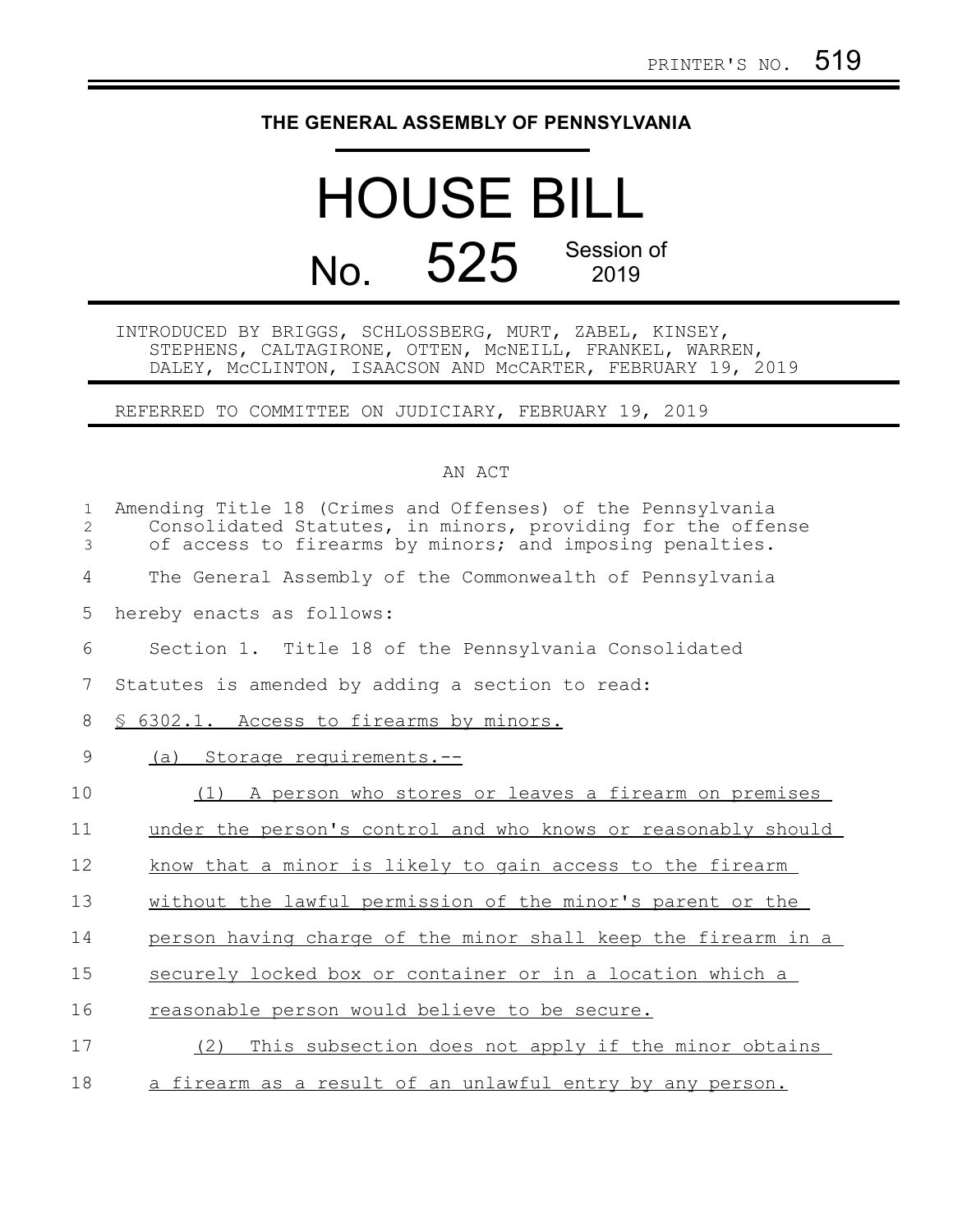| $\mathbf 1$    | Grading.--<br>(b)                                             |
|----------------|---------------------------------------------------------------|
| 2              | (1) A violation of subsection (a) that results in a           |
| 3              | minor in possession of the firearm constitutes a:             |
| 4              | Summary offense with no term of imprisonment<br>(i)           |
| 5              | when the offense is a first offense.                          |
| 6              | (ii) Misdemeanor of the third degree when the                 |
| 7              | offense is a second or subsequent offense.                    |
| 8              | (2) A violation of subsection (a) that results in the         |
| $\overline{9}$ | firearm being used in the commission of a crime or used in an |
| 10             | event that results in death or grievous injury constitutes a  |
| 11             | felony of the third degree.                                   |
| 12             | (c) Defense.--It shall be a defense to a prosecution under    |
| 13             | this section if any of the following apply:                   |
| 14             | (1) The firearm is stored or left in a securely locked        |
| 15             | <u>box or container or in a location which a person would</u> |
| 16             | reasonably believe to be secure.                              |
| 17             | The minor obtains the firearm as a result of an<br>(2)        |
| 18             | unlawful entry by any person.                                 |
| 19             | The minor's possession of a firearm is incidental to<br>(3)   |
| 20             | the performance of official duties of the United States Armed |
| 21             | Forces, the Pennsylvania National Guard or the personnel of   |
| 22             | any Federal, State or local law enforcement agency.           |
| 23             | The minor's possession of a firearm is under adult<br>(4)     |
| 24             | supervision while engaged in hunting, sporting or other       |
| 25             | lawful purposes.                                              |
| 26             | (5) The firearm is carried on the body of the owner or        |
| 27             | is within such close proximity to the body that the owner can |
| 28             | retrieve and use as easily and quickly as if the owner        |
| 29             | carried it on the owner's body.                               |
| 30             | (d) Notice by retailer.--                                     |

20190HB0525PN0519 - 2 -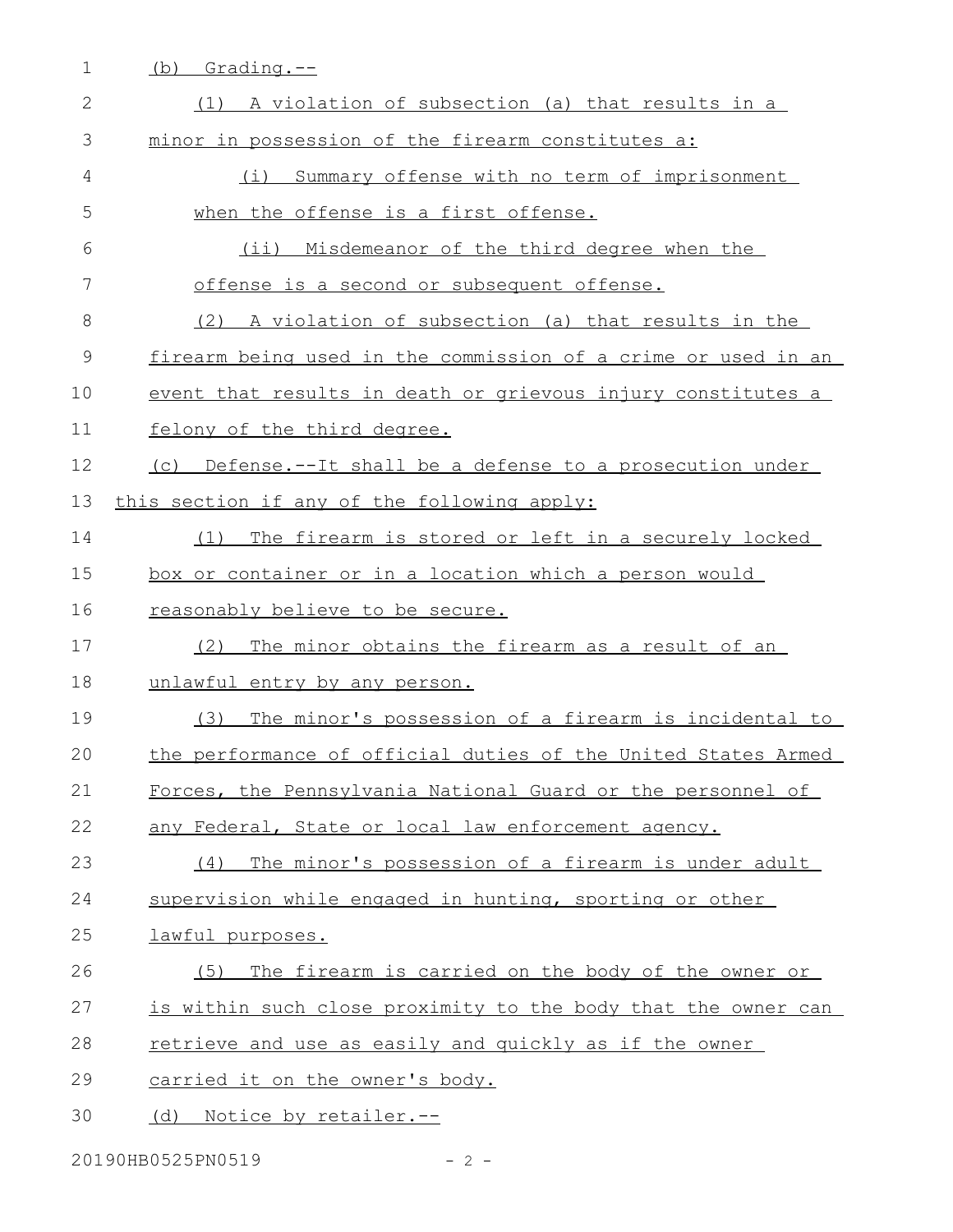| 1  | (1) A person who offers for sale at retail a firearm          |
|----|---------------------------------------------------------------|
| 2  | shall post in a conspicuous place the following notice:       |
| 3  | It is unlawful to store or leave a firearm in any             |
| 4  | place within the reach or easy access of a minor.             |
| 5  | Should a minor be found in possession of a firearm,           |
| 6  | the owner may be charged with a summary offense when          |
| 7  | <u>the offense is a first offense and a misdemeanor of</u>    |
| 8  | the third degree when the offense is a second or              |
| 9  | subsequent offense. Should the firearm be used in the         |
| 10 | commission of a crime or used in any event that               |
| 11 | results in death or grievous injury, the owner may be         |
| 12 | charged with a felony of the third degree.                    |
| 13 | (2) A violation of this subsection constitutes a              |
| 14 | misdemeanor of the third degree.                              |
| 15 | (e) Fingerprinting.--                                         |
| 16 | (1) Prior to the commencement of trial or entry of a          |
| 17 | plea of a defendant of the summary offense, the issuing       |
| 18 | authority shall order the defendant to submit within five     |
| 19 | days of the order to fingerprinting by the municipal police   |
| 20 | of the jurisdiction in which the offense allegedly was        |
| 21 | committed or the Pennsylvania State Police.                   |
| 22 | (2) Fingerprints shall be forwarded immediately to the        |
| 23 | Pennsylvania State Police for determination as to whether or  |
| 24 | not the defendant previously has been convicted of a          |
| 25 | violation of subsection (a). The results of the determination |
| 26 | shall be transmitted to the police department obtaining the   |
| 27 | fingerprints if the department is the prosecutor or to the    |
| 28 | issuing authority if the prosecutor is other than a police    |
| 29 | officer.                                                      |
| 30 | The issuing authority shall not proceed with the<br>(3)       |